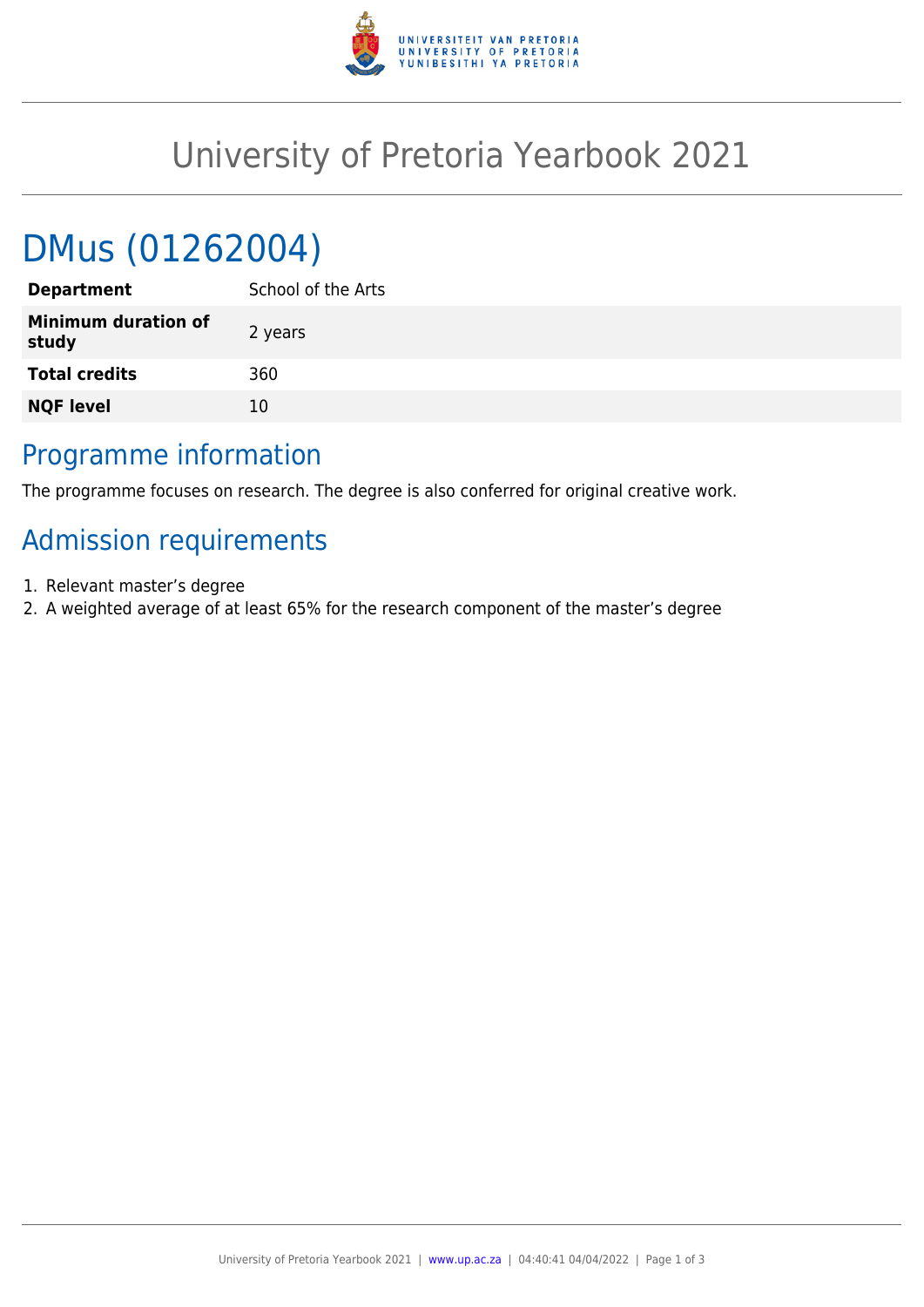

### Curriculum: Year 1

**Minimum credits: 360**

#### **Core modules**

[Thesis: Music 990](https://www.up.ac.za/mechanical-and-aeronautical-engineering/yearbooks/2021/modules/view/MUS 990) (MUS 990) - Credits: 360.00